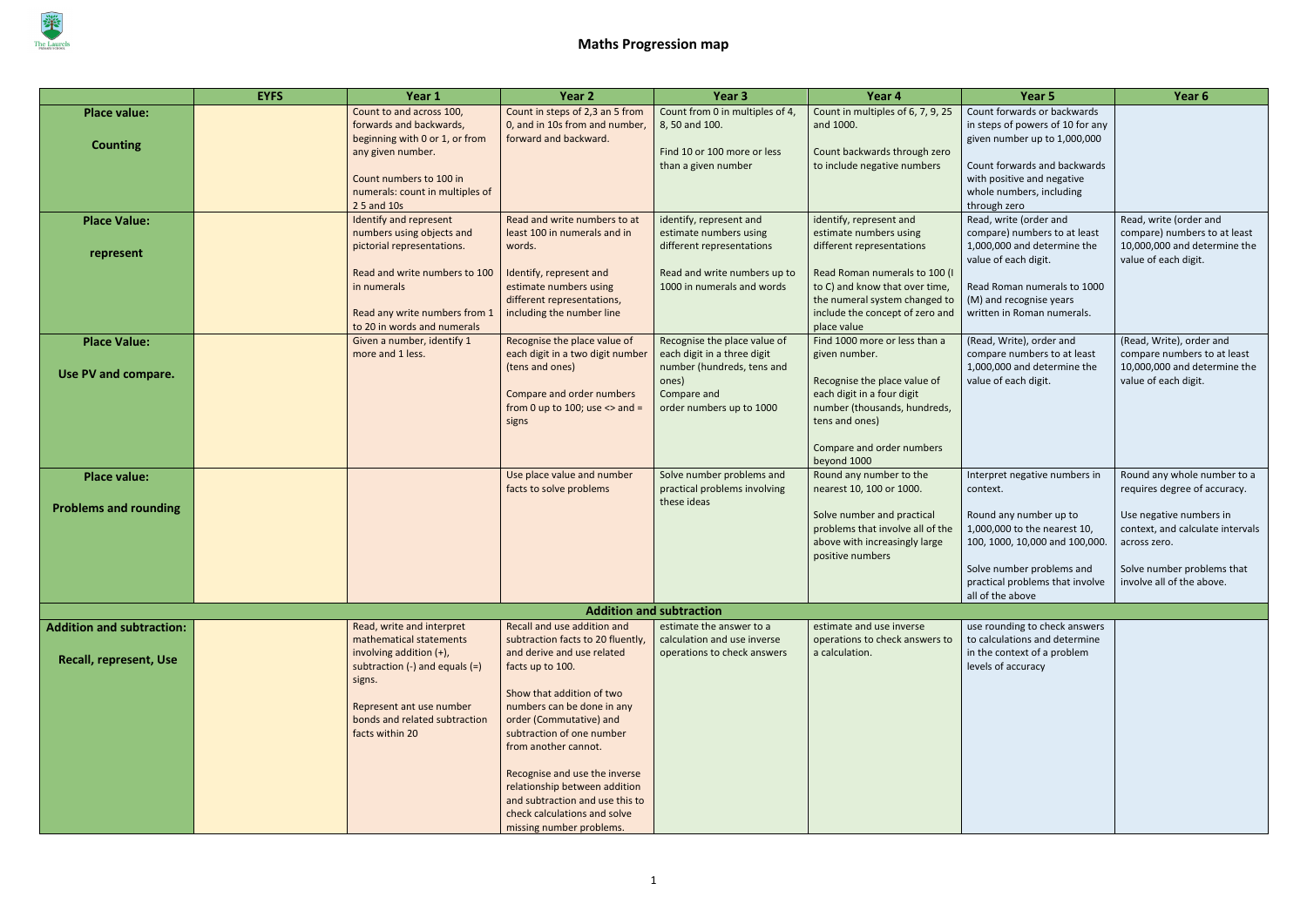

| <b>Addition and Subtraction:</b><br><b>Calculations</b>                        | add and subtract one digit and<br>two digit numbers to 20,<br>including zero                                                                                                       | add and subtract numbers<br>using concrete objects pictorial<br>representations and mentally<br>including:<br>a two digit number and ones<br>a two digit number and 10s<br>two 2 digit numbers<br>adding three one digit numbers                                                             | add and subtract numbers<br>mentally including:<br>a 3 digit number and ones<br>a 3 digit number and 10s<br>a three digit number and<br>hundreds.<br>Add and subtract numbers with<br>up to three digits using formal<br>written methods of columnar<br>addition and subtraction | add and subtract numbers with<br>up to four digits using formal<br>written methods of columnar<br>addition an subtraction where<br>appropriate.                                                                                                                                                                                                  | add and subtract whole<br>numbers with more than 4<br>digits including using formal<br>written methods (columnar<br>addition and subtraction)<br>Add and subtract numbers<br>mentally with increasingly large<br>numbers                                                                                                                                                                                               | perform mental calculations,<br>including with mixed<br>operations and large numbers<br>use their knowledge of the<br>order of operations to carry out<br>calculations involving the four<br>operations.                                                                                                                                                                                                                                                      |
|--------------------------------------------------------------------------------|------------------------------------------------------------------------------------------------------------------------------------------------------------------------------------|----------------------------------------------------------------------------------------------------------------------------------------------------------------------------------------------------------------------------------------------------------------------------------------------|----------------------------------------------------------------------------------------------------------------------------------------------------------------------------------------------------------------------------------------------------------------------------------|--------------------------------------------------------------------------------------------------------------------------------------------------------------------------------------------------------------------------------------------------------------------------------------------------------------------------------------------------|------------------------------------------------------------------------------------------------------------------------------------------------------------------------------------------------------------------------------------------------------------------------------------------------------------------------------------------------------------------------------------------------------------------------|---------------------------------------------------------------------------------------------------------------------------------------------------------------------------------------------------------------------------------------------------------------------------------------------------------------------------------------------------------------------------------------------------------------------------------------------------------------|
| <b>Addition and Subtraction:</b><br><b>Solving Problems</b>                    | solve one step problems that<br>involve addition and<br>subtraction, using concrete<br>objects and pictorial<br>representations and missing<br>number problems such as<br>$7 = -9$ | solve problems with addition<br>and subtraction:<br>using concrete objects and<br>pictorial representations,<br>including those involving<br>numbers quantities and<br>measures<br>applying their increasing<br>knowledge of mental and<br>written methods                                   | solve problems, including<br>missing number problems,<br>using number facts, place value<br>and more complex addition<br>and subtraction                                                                                                                                         | solve addition and subtraction<br>two step problems in contexts,<br>deciding which operations and<br>methods to use and why.                                                                                                                                                                                                                     | solve addition and subtraction<br>multi step problems in<br>contexts, deciding which<br>operations and methods to use<br>and why<br>solve problems involving<br>addition, subtraction,<br>multiplication and division and<br>a combination of these<br>including understanding the<br>meaning of the equals sign                                                                                                       | solve addition and subtraction<br>multi step problems in<br>contexts, deciding which<br>operations and methods to use<br>and why                                                                                                                                                                                                                                                                                                                              |
|                                                                                |                                                                                                                                                                                    |                                                                                                                                                                                                                                                                                              | <b>Multiplication and Division</b>                                                                                                                                                                                                                                               |                                                                                                                                                                                                                                                                                                                                                  |                                                                                                                                                                                                                                                                                                                                                                                                                        |                                                                                                                                                                                                                                                                                                                                                                                                                                                               |
| <b>Multiplication and</b><br><b>Division:</b><br><b>Recall, Represent, Use</b> |                                                                                                                                                                                    | Recall and use multiplication<br>and division facts for the 2, 5<br>and 10 multiplication tables<br>including recognising odd and<br>even numbers<br>show that multiplication of two<br>numbers can be done in any<br>order (commutative) and<br>division of one number by<br>another cannot | recall and use multiplication<br>and division facts for the three<br>four and eight multiplication<br>tables                                                                                                                                                                     | recall multiplication and<br>division facts for multiplication<br>tables up to 12 x 12<br>use place value known and<br>derived facts to multiply and<br>divide mentally, including:<br>multiplying by 0 and 1; dividing<br>by 1; multiplying together 3<br>numbers<br>recognise and use factor pairs<br>and commutativity mental<br>calculations | identify multiples and factors<br>including finding all factor pairs<br>of a number and common<br>factors of 2 numbers<br>know and use vocabulary of<br>prime numbers, prime factors<br>and composite(non prime)<br>numbers<br>establish whether a number up<br>to 100 is prime and recall prime<br>numbers up to 19<br>recognise and use square<br>numbers and cube numbers<br>the notation for squared and<br>cubed. | identify common factors,<br>common multiples and prime<br>numbers<br>use estimation to check to<br>answers to calculations and<br>determine, in the context of a<br>problem. an appropriate<br>degree of accuracy.                                                                                                                                                                                                                                            |
| <b>Multiplication and</b><br><b>Division:</b><br>calculation                   |                                                                                                                                                                                    | calculate mathematical<br>statements for multiplication<br>and division within<br>multiplication tables and write<br>them using the multiplication<br>division and equals signs                                                                                                              | Write and calculate<br>mathematical statements for<br>multiplication and division<br>using the multiplication tables<br>that they know, including for<br>two digit numbers times one<br>digit numbers, using mental<br>and progressing to formal<br>written methods              | multiply two digit and three<br>digit numbers by a one digit<br>number using formal written<br>layout                                                                                                                                                                                                                                            | multiply numbers up to four<br>digits by a one or two digit<br>number using a formal written<br>method including long<br>multiplication for two digit<br>numbers<br>multiply and divide numbers<br>mentally drawing upon known<br>facts<br>divide numbers up to four<br>digits by a one digit number<br>using formal written method of<br>short division and interpret<br>remainders appropriately for<br>the context  | multiply multi digit numbers up<br>to four digits by a two digit<br>whole number using the formal<br>written method of long<br>multiplication<br>divide numbers up to four<br>digits by a two digit whole<br>number using the formal<br>written method of long division<br>and interpret remainders as<br>whole number remainders,<br>fractions or by rounding as<br>appropriate for the context<br>divide numbers up to four<br>digits by a two digit number |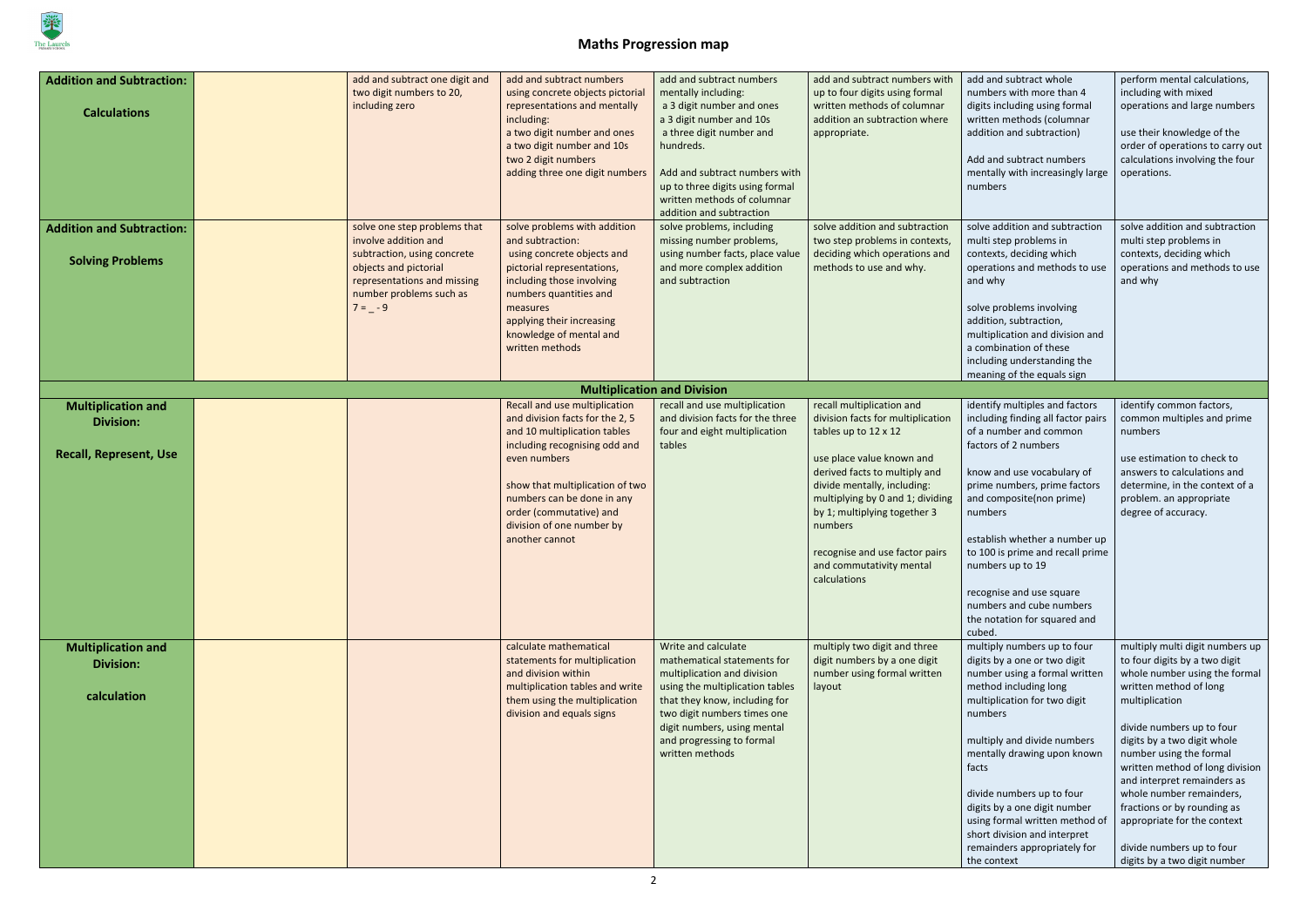

|                                                                             |                                                                                                                                                                                                        |                                                                                                                                                                                                         |                                                                                                                                                                                                                                                                                                                                                                                                                                                |                                                                                                                                                                                                                                                                | multiply and divide whole<br>numbers and those involving<br>decimals by 10,100 and 1000                                                                                                                                                                                                                    | using the formal written<br>method of short division where<br>appropriate, interpreting<br>remainders according to the<br>context<br>perform mental calculations<br>including with mixed<br>operations and large numbers |
|-----------------------------------------------------------------------------|--------------------------------------------------------------------------------------------------------------------------------------------------------------------------------------------------------|---------------------------------------------------------------------------------------------------------------------------------------------------------------------------------------------------------|------------------------------------------------------------------------------------------------------------------------------------------------------------------------------------------------------------------------------------------------------------------------------------------------------------------------------------------------------------------------------------------------------------------------------------------------|----------------------------------------------------------------------------------------------------------------------------------------------------------------------------------------------------------------------------------------------------------------|------------------------------------------------------------------------------------------------------------------------------------------------------------------------------------------------------------------------------------------------------------------------------------------------------------|--------------------------------------------------------------------------------------------------------------------------------------------------------------------------------------------------------------------------|
| <b>Multiplication and</b><br><b>Division:</b><br><b>Solve Problems</b>      | solve one step problems<br>involving multiplication and<br>division by calculating the<br>answer using concrete objects,<br>pictorial representations and<br>arrays with the support of the<br>teacher | solve problems involving<br>multiplication and division<br>using materials, arrays,<br>repeated addition, mental<br>methods, and multiplication<br>and division facts including<br>problems in contexts | solve problems including<br>missing number problems,<br>involving multiplication and<br>division, including positive<br>integer scaling problems and<br>correspondence problems in<br>which n objects are connected<br>to m objects                                                                                                                                                                                                            | solve problems involving<br>multiplying and adding,<br>including using the distributive<br>law to multiply 2 digit numbers<br>by 1 digit, integer scaling<br>problems and harder<br>correspondence problems such<br>as n objects are connected to<br>m objects | solve problems involving<br>multiplication and division<br>including using their knowledge<br>of factors and multiples,<br>squares and cubes<br>solve problems involving<br>multiplication and division,<br>including scaling by simple<br>fraction and problems involving<br>simple rates                 | solve problems involving<br>addition subtraction<br>multiplication and division                                                                                                                                          |
| <b>Multiplication and</b><br><b>Division:</b><br><b>Combined Operations</b> |                                                                                                                                                                                                        |                                                                                                                                                                                                         |                                                                                                                                                                                                                                                                                                                                                                                                                                                |                                                                                                                                                                                                                                                                | solve problems involving<br>addition subtraction<br>multiplication and division and<br>a combination of these,<br>including understanding the<br>meaning of the equals sign                                                                                                                                | use their knowledge of the<br>order of operations to carry out<br>calculations involving the four<br>operations                                                                                                          |
|                                                                             |                                                                                                                                                                                                        |                                                                                                                                                                                                         | <b>Fractions, Decimals, Percentages</b>                                                                                                                                                                                                                                                                                                                                                                                                        |                                                                                                                                                                                                                                                                |                                                                                                                                                                                                                                                                                                            |                                                                                                                                                                                                                          |
| <b>Fractions:</b><br><b>Recognise and Write</b>                             | recognise find and name a half<br>as one of two equal parts of an<br>object shape or quantity<br>recognise find an name a<br>quarter as one of four equal<br>parts of an object shape or<br>quantity   | recognise find name and write<br>fractions 1/3, ¼, 2/4 and 3/4 of<br>a length shape set of objects or<br>quantity.                                                                                      | count up and down in tenths;<br>recognise that tenths arise<br>from dividing an object into 10<br>equal parts and in dividing one<br>digit numbers in or quantity's<br>by $10$<br>recognise find and write<br>fractions of a discrete set of<br>objects: unit fractions and non<br>unit fractions with small<br>denominators<br>recognise and use fractions as<br>numbers: unit fractions and<br>non unit fractions with small<br>denominators | count up and down in<br>hundredths; recognise that<br>hundredths arise when dividing<br>an object by 100 and dividing<br>tenths by 10                                                                                                                          | identify name and write<br>equivalent fractions of a given<br>fraction, represented visually<br>including tenths and<br>hundredths<br>recognise mixed numbers and<br>improper fractions and convert<br>from one form to the other and<br>write mathematical<br>statements>1 as mixed number<br>for example |                                                                                                                                                                                                                          |
| <b>Fractions:</b><br><b>Compare</b>                                         |                                                                                                                                                                                                        | recognise the equivalence of<br>$2/4$ and $1/2$                                                                                                                                                         | recognise an show using<br>diagrams, equivalent fractions<br>with small denominators<br>compare and order unit<br>fractions, and fractions with<br>the same denominators                                                                                                                                                                                                                                                                       | recognise an show using<br>diagrams, families of common<br>equivalent fractions                                                                                                                                                                                | compare and order fractions<br>whose denominators are all<br>multiples of the same number                                                                                                                                                                                                                  | use common factors to simplify<br>fractions; ballsuse common<br>multiples to express fractions<br>in the same denomination<br>nomination<br>fractions<br>compare and under order<br>fractions, including fractions>1     |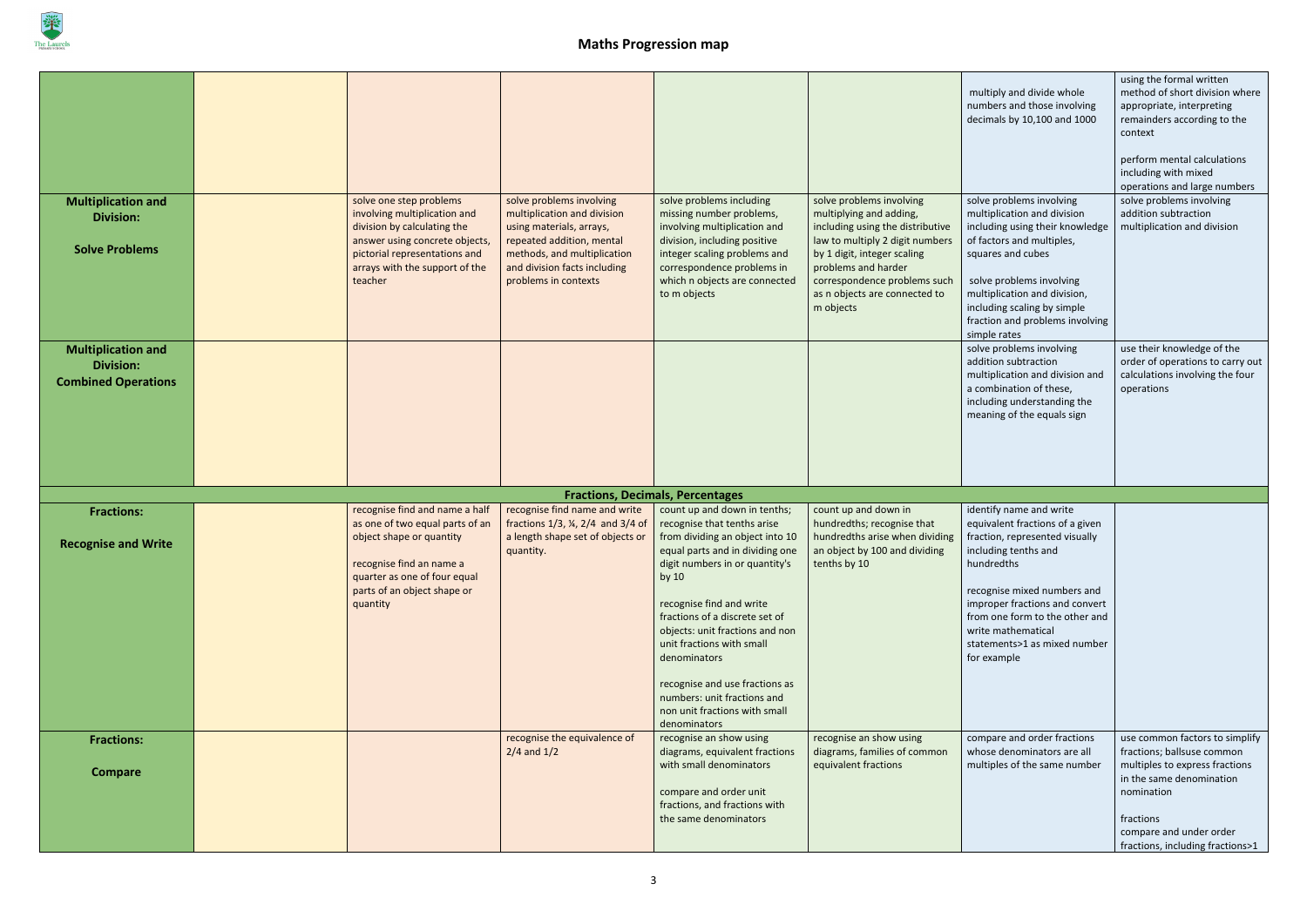

| <b>Fractions:</b>              |  | Write simple fractions | add and subtract fractions with            |                                                              |                                                                        |                                                               |
|--------------------------------|--|------------------------|--------------------------------------------|--------------------------------------------------------------|------------------------------------------------------------------------|---------------------------------------------------------------|
|                                |  | for example            | the same denominator within                |                                                              |                                                                        |                                                               |
| <b>Calculations</b>            |  | $\frac{1}{2}$ of 6 = 3 | one whole for example<br>$5/7 + 1/7 = 6/7$ |                                                              |                                                                        |                                                               |
| <b>Fractions:</b>              |  |                        | solve problems that involve all            | solve problems involving                                     |                                                                        |                                                               |
|                                |  |                        | of the above                               | increasingly hard fractions to                               |                                                                        |                                                               |
| <b>Solve Problems</b>          |  |                        |                                            | calculate quantities, and<br>fractions to divide quantities, |                                                                        |                                                               |
|                                |  |                        |                                            | including non unit fractions                                 |                                                                        |                                                               |
|                                |  |                        |                                            | where the answer is a whole                                  |                                                                        |                                                               |
|                                |  |                        |                                            | number                                                       |                                                                        |                                                               |
| <b>Decimals:</b>               |  |                        |                                            | recognise and write decimal<br>equivalents of any number of  | read and write decimal<br>numbers as fractions for                     | identify the value of each digit<br>in numbers given to three |
|                                |  |                        |                                            | tenths or hundredths                                         | example $0.71 = 71/100$                                                | decimal places                                                |
| <b>Recognise and write</b>     |  |                        |                                            |                                                              |                                                                        |                                                               |
|                                |  |                        |                                            | recognise andwrite decimal                                   | recognise and use thousandths                                          |                                                               |
|                                |  |                        |                                            | equivalent to $1/4$ $\frac{1}{2}$ , $3/4$                    | and relate them to tenths<br>hundredths and decimal                    |                                                               |
|                                |  |                        |                                            |                                                              | equivalents                                                            |                                                               |
| <b>Decimals:</b>               |  |                        |                                            | round decimals with one                                      | round decimals with two                                                |                                                               |
|                                |  |                        |                                            | decimal place to the nearest<br>whole                        | decimal places to the nearest<br>whole number and to one               |                                                               |
| <b>Compare</b>                 |  |                        |                                            |                                                              | decimal place                                                          |                                                               |
|                                |  |                        |                                            | number compare numbers                                       |                                                                        |                                                               |
|                                |  |                        |                                            | with the same number of                                      | read, write, order and                                                 |                                                               |
|                                |  |                        |                                            | decimal places up to two<br>decimal places                   | compare numbers with up to<br>three decimal places                     |                                                               |
| <b>Decimals:</b>               |  |                        |                                            | find the effect of dividing a one                            | solve problems involving                                               | multiply and divide numbers by                                |
|                                |  |                        |                                            | or two digit number by 10 and                                | number up to three decimal                                             | 10, 100 and 1000 giving                                       |
| <b>Calculations and</b>        |  |                        |                                            | 100 identifying the value of the                             | places                                                                 | answers up to three decimal                                   |
| <b>Problems</b>                |  |                        |                                            | digits in the answers as ones,<br>tenths and hundredths      |                                                                        | places                                                        |
|                                |  |                        |                                            |                                                              |                                                                        | multiply 1 digit numbers with                                 |
|                                |  |                        |                                            |                                                              |                                                                        | up to two decimal places by                                   |
|                                |  |                        |                                            |                                                              |                                                                        | whole numbers                                                 |
|                                |  |                        |                                            |                                                              |                                                                        | use written division methods in                               |
|                                |  |                        |                                            |                                                              |                                                                        | cases where the answer has up                                 |
|                                |  |                        |                                            |                                                              |                                                                        | to two decimal places                                         |
|                                |  |                        |                                            |                                                              |                                                                        | solve problems which require                                  |
|                                |  |                        |                                            |                                                              |                                                                        | answers to be rounded to                                      |
|                                |  |                        |                                            |                                                              |                                                                        | specific degrees of accuracy                                  |
| <b>Fractions, Decimals and</b> |  |                        |                                            | solve simple measure and<br>money problems involving         | recognise the percent symbol<br>and understand that percent            | associate a fraction with<br>division and calculate decimal   |
| <b>Percentages</b>             |  |                        |                                            | fractions and decimals to two                                | relates to number of parts per                                         | fraction equivalents for a                                    |
|                                |  |                        |                                            | decimal places                                               | hundred and write percentages                                          | simple fraction                                               |
|                                |  |                        |                                            |                                                              | as a fraction with the                                                 |                                                               |
|                                |  |                        |                                            |                                                              | denominator 100 and as a<br>decimal                                    | recall and use equivalence is<br>between simple fractions     |
|                                |  |                        |                                            |                                                              |                                                                        | decimals and percentages                                      |
|                                |  |                        |                                            |                                                              | Solve problems which require                                           | including in different contexts                               |
|                                |  |                        |                                            |                                                              | knowing percentage and                                                 |                                                               |
|                                |  |                        |                                            |                                                              | decimal equivalents of $\frac{1}{2}$ , 1/4,<br>1/5, 2/5, 4/5 and those |                                                               |
|                                |  |                        |                                            |                                                              | fractions with the nominator of                                        |                                                               |
|                                |  |                        |                                            |                                                              | a multiple of 10 or 25                                                 |                                                               |
|                                |  |                        | <b>Ratio and Proportion</b>                |                                                              |                                                                        |                                                               |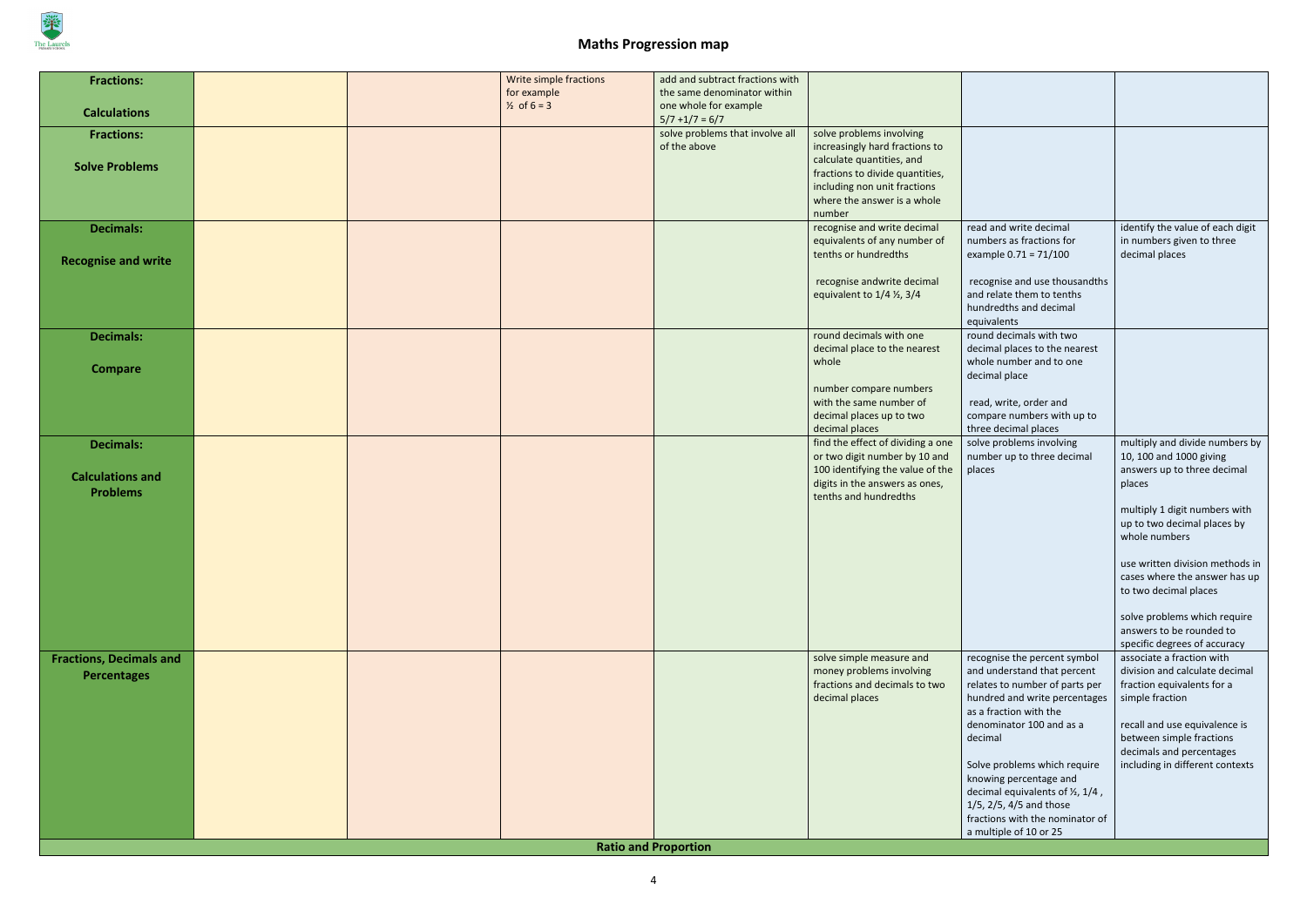

| <b>Ration and Proportion</b><br>Algebra |                                                                                                                                                                                                                                                                       |                                                                                                                                                                                                                                                                                                                                                                                                                                                                                                                                                                                                                                                                                                                                                                                                                                                                                                                                                                                                                                                                                                                                                                                                                                                                                                                                                                                                               |                                                                                                           |                                                                                                       |                                                                                                                                                                                                                                                                                                                  | solve problems involving the<br>relative sizes of two quantities<br>where missing values can be<br>found by using integer<br>multiplication and division facts<br>solve problems involving the<br>calculation of percentages and<br>the use of percentages for<br>comparison<br>solve problems involving<br>similar shapes where the scale<br>factor is known or can be found<br>solve problems involving<br>unequal sharing and grouping<br>using knowledge of fractions<br>and multiples<br>use simple formula |
|-----------------------------------------|-----------------------------------------------------------------------------------------------------------------------------------------------------------------------------------------------------------------------------------------------------------------------|---------------------------------------------------------------------------------------------------------------------------------------------------------------------------------------------------------------------------------------------------------------------------------------------------------------------------------------------------------------------------------------------------------------------------------------------------------------------------------------------------------------------------------------------------------------------------------------------------------------------------------------------------------------------------------------------------------------------------------------------------------------------------------------------------------------------------------------------------------------------------------------------------------------------------------------------------------------------------------------------------------------------------------------------------------------------------------------------------------------------------------------------------------------------------------------------------------------------------------------------------------------------------------------------------------------------------------------------------------------------------------------------------------------|-----------------------------------------------------------------------------------------------------------|-------------------------------------------------------------------------------------------------------|------------------------------------------------------------------------------------------------------------------------------------------------------------------------------------------------------------------------------------------------------------------------------------------------------------------|------------------------------------------------------------------------------------------------------------------------------------------------------------------------------------------------------------------------------------------------------------------------------------------------------------------------------------------------------------------------------------------------------------------------------------------------------------------------------------------------------------------|
|                                         |                                                                                                                                                                                                                                                                       |                                                                                                                                                                                                                                                                                                                                                                                                                                                                                                                                                                                                                                                                                                                                                                                                                                                                                                                                                                                                                                                                                                                                                                                                                                                                                                                                                                                                               |                                                                                                           |                                                                                                       |                                                                                                                                                                                                                                                                                                                  | generate and describe linear<br>number sequences<br>express missing number<br>problems algebraically<br>find pairs of numbers that<br>satisfy an equation with two<br>unknowns                                                                                                                                                                                                                                                                                                                                   |
|                                         |                                                                                                                                                                                                                                                                       |                                                                                                                                                                                                                                                                                                                                                                                                                                                                                                                                                                                                                                                                                                                                                                                                                                                                                                                                                                                                                                                                                                                                                                                                                                                                                                                                                                                                               |                                                                                                           |                                                                                                       |                                                                                                                                                                                                                                                                                                                  | enumerate possibilities of<br>combinations of two variables                                                                                                                                                                                                                                                                                                                                                                                                                                                      |
|                                         |                                                                                                                                                                                                                                                                       |                                                                                                                                                                                                                                                                                                                                                                                                                                                                                                                                                                                                                                                                                                                                                                                                                                                                                                                                                                                                                                                                                                                                                                                                                                                                                                                                                                                                               | <b>Measurement</b>                                                                                        |                                                                                                       |                                                                                                                                                                                                                                                                                                                  |                                                                                                                                                                                                                                                                                                                                                                                                                                                                                                                  |
| <b>Using Measure</b>                    | Compare, describe and solve<br>practical problems for :<br>lengths and height<br>mass/weight capacity and<br>volume<br>time<br>measure and begin to record<br>the following: lengths and<br>height mass/ weight capacity<br>/volume time (hours, minutes,<br>seconds) | choose and use appropriate<br>standard units to estimate and<br>measure<br>length/ height in any direction<br>mass<br>temperature capacity to the<br>nearest appropriate unit using<br>rulers scales thermometers and<br>measuring vessels<br>compare and order Length,<br>mass, volume/ capacity and<br>record the results using > <and< th=""><th>Measure, compare, add and<br/>subtract lengths (m/cm/mm);<br/>mass (kg,g); volume/capacity<br/>(I/ml)</th><th>convert between different<br/>units of measure<br/>estimate compare and<br/>calculate different measures</th><th>convert between different<br/>units of metric measure<br/>understand and use<br/>approximate equivalence is<br/>between metric units an<br/>common imperial units such as<br/>inches pounds and pints<br/>use all four operations to solve<br/>problems involving measure<br/>using decimal notation<br/>including scaling</th><th>solve problems involving the<br/>calculation and conversion of<br/>units of measure using decimal<br/>notation up to three decimal<br/>places where appropriate<br/>use, read, write and convert<br/>between standard units<br/>converting measurements of<br/>length, mass, volume and time<br/>from a smaller unit of measure<br/>to a larger unit and vice versa<br/>using decimal notations up to<br/>three decimal places<br/>convert between miles and<br/>kilometres</th></and<> | Measure, compare, add and<br>subtract lengths (m/cm/mm);<br>mass (kg,g); volume/capacity<br>(I/ml)        | convert between different<br>units of measure<br>estimate compare and<br>calculate different measures | convert between different<br>units of metric measure<br>understand and use<br>approximate equivalence is<br>between metric units an<br>common imperial units such as<br>inches pounds and pints<br>use all four operations to solve<br>problems involving measure<br>using decimal notation<br>including scaling | solve problems involving the<br>calculation and conversion of<br>units of measure using decimal<br>notation up to three decimal<br>places where appropriate<br>use, read, write and convert<br>between standard units<br>converting measurements of<br>length, mass, volume and time<br>from a smaller unit of measure<br>to a larger unit and vice versa<br>using decimal notations up to<br>three decimal places<br>convert between miles and<br>kilometres                                                    |
| <b>Measurement:</b><br><b>Money</b>     | recognise an know the value of<br>different denominations of<br>coins and notes                                                                                                                                                                                       | recognise and use the symbols<br>for pounds $(E)$ and pence $(p)$<br>combine amounts to make a<br>particular value<br>find different combinations of<br>coins that equal the same<br>amount of money                                                                                                                                                                                                                                                                                                                                                                                                                                                                                                                                                                                                                                                                                                                                                                                                                                                                                                                                                                                                                                                                                                                                                                                                          | add and subtract amount of<br>money to give change using<br>both pounds and pence in<br>practical context | Estimate, compare and<br>calculate different measures<br>including money in pounds and<br>pence       | use all four operations to solve<br>problems involving measure for<br>example money                                                                                                                                                                                                                              |                                                                                                                                                                                                                                                                                                                                                                                                                                                                                                                  |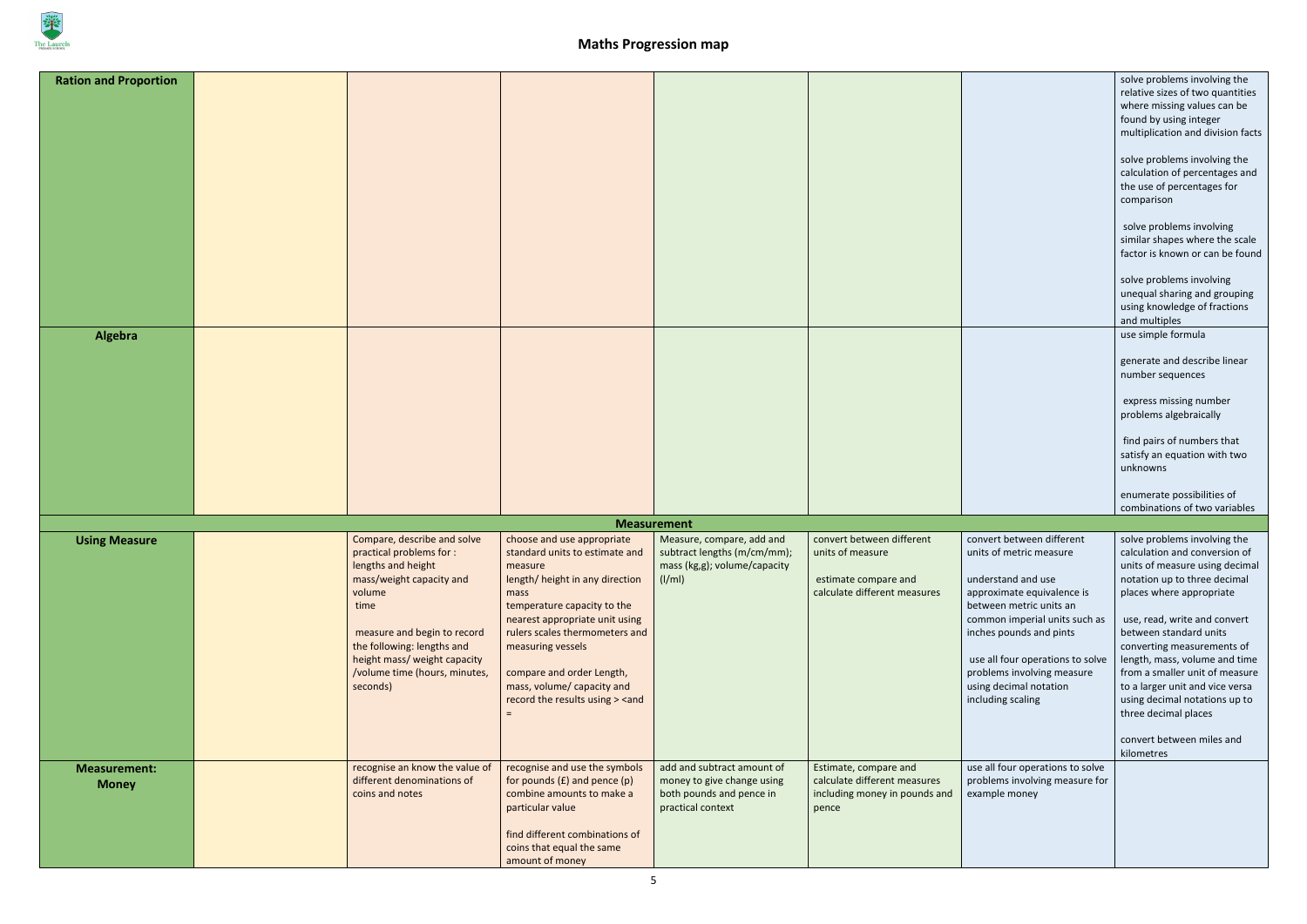

| <b>Measurement:</b><br><b>Time</b>             | sequence events in<br>chronological order using<br>language for example, before<br>and after, next, first, today,<br>yesterday, tomorrow, morning,<br>afternoon and evening<br>recognise and use language<br>relating to dates, including days<br>of the week, weeks, months<br>and years<br>tell time to the hour and half<br>past the hour and draw hands<br>on the clock face to show these<br>times | solve simple problems in a<br>practical context involving<br>addition and subtraction of<br>money of the same unit<br>including giving change<br>compare and sequence<br>intervals of time<br>tell and write the time to five<br>minutes, including quarter<br>past/to the hour and draw the<br>hands on the clock face to<br>show these times<br>know the number of minutes in<br>an hour and the number of<br>hours in a day | tell and write the time from an<br>analogue clock including using<br>Roman numerals from I too XII<br>and 12 hour and 24 hour clocks<br>estimate and read time with<br>increasing accuracy to the<br>nearest minute; record and<br>compare time in terms of<br>seconds, minutes and hours;<br>use vocabulary such as o'clock,<br>am/pm, morning, afternoon,<br>noon and midnight<br>Know the number of seconds in<br>a minute and the number of<br>days in each month, year and<br>leap year<br>compare durations of events<br>for example to calculate the<br>time taken by a particular<br>event or task<br>measure the perimeter of | read write and convert time<br>between analogue and digital<br>12 and 24 hour clocks<br>solve problems involving<br>converting from hours to<br>minutes, minutes to seconds,<br>years to months, weeks to days<br>measure and calculate the | solve problems involving<br>converting between units of<br>time<br>measure and calculate the                                                                                                                                                                                                                                                                       | use read write and convert<br>between standard units<br>converting measurements of<br>time from a smaller unit of<br>measure to a larger unit and<br>vice versa<br>recognise that shapes with the                                                                                             |
|------------------------------------------------|---------------------------------------------------------------------------------------------------------------------------------------------------------------------------------------------------------------------------------------------------------------------------------------------------------------------------------------------------------------------------------------------------------|--------------------------------------------------------------------------------------------------------------------------------------------------------------------------------------------------------------------------------------------------------------------------------------------------------------------------------------------------------------------------------------------------------------------------------|----------------------------------------------------------------------------------------------------------------------------------------------------------------------------------------------------------------------------------------------------------------------------------------------------------------------------------------------------------------------------------------------------------------------------------------------------------------------------------------------------------------------------------------------------------------------------------------------------------------------------------------|---------------------------------------------------------------------------------------------------------------------------------------------------------------------------------------------------------------------------------------------|--------------------------------------------------------------------------------------------------------------------------------------------------------------------------------------------------------------------------------------------------------------------------------------------------------------------------------------------------------------------|-----------------------------------------------------------------------------------------------------------------------------------------------------------------------------------------------------------------------------------------------------------------------------------------------|
| <b>Measurement:</b><br>Perimeter, Area, Volume |                                                                                                                                                                                                                                                                                                                                                                                                         |                                                                                                                                                                                                                                                                                                                                                                                                                                | simple 2D shapes                                                                                                                                                                                                                                                                                                                                                                                                                                                                                                                                                                                                                       | perimeter of a rectilinear figure<br>(including squares) in                                                                                                                                                                                 | perimeter of composite<br>rectilinear shapes in                                                                                                                                                                                                                                                                                                                    | same area can have different<br>perimeters and vice versa                                                                                                                                                                                                                                     |
|                                                |                                                                                                                                                                                                                                                                                                                                                                                                         |                                                                                                                                                                                                                                                                                                                                                                                                                                |                                                                                                                                                                                                                                                                                                                                                                                                                                                                                                                                                                                                                                        | centimetres and metres<br>find the area of rectilinear<br>shapes by counting squares                                                                                                                                                        | centimetres and metres<br>calculate and compare the area<br>of rectangles including squares<br>and including using standard<br>units and estimate the area of $\vert$ calculate the area of<br>irregular shapes<br>estimate volume for example<br>using one centimetre cubed<br>blocks to build cuboids<br>including cubes and capacity<br>for example using water | recognise when it is possible to<br>use formulae for area and<br>volume of shapes<br>parallelograms and triangles<br>calculate estimate and<br>compare volume of cubes and<br>cuboids using standard units<br>including cubic centimetres and<br>cubic metres and extending to<br>other units |
|                                                |                                                                                                                                                                                                                                                                                                                                                                                                         | Geometry                                                                                                                                                                                                                                                                                                                                                                                                                       |                                                                                                                                                                                                                                                                                                                                                                                                                                                                                                                                                                                                                                        |                                                                                                                                                                                                                                             |                                                                                                                                                                                                                                                                                                                                                                    |                                                                                                                                                                                                                                                                                               |
| <b>Geometry:</b><br>2D shapes                  | recognise an name, 2D shapes<br>for example rectangles<br>(including squares), circles and<br>triangles                                                                                                                                                                                                                                                                                                 | identify and describe the<br>properties of 2D shapes,<br>including the number of sides<br>and line of symmetry in a<br>vertical line<br>identify 2D shapes on the<br>surface of 3D shapes )for<br>example a circle on a cylinder<br>and a triangle on a pyramid)                                                                                                                                                               | draw 2D shapes                                                                                                                                                                                                                                                                                                                                                                                                                                                                                                                                                                                                                         | compare and classify geometric<br>shapes including quadrilaterals<br>and triangles based on their<br>properties and size<br>identify lines of symmetry in 2D<br>shapes presented on different<br>orientations                               | distinguish between regular<br>and irregular polygons based<br>on reasoning about equal sides<br>and angles<br>use the properties of<br>rectangles to juice related facts<br>and find missing lengths and<br>angles                                                                                                                                                | draw 2D shapes using given<br>dimensions and angles<br>compare and classify geometric<br>shapes based on their<br>properties and sizes<br>illustrate and name parts of<br>circles including radius and<br>diameter and circumference                                                          |
|                                                |                                                                                                                                                                                                                                                                                                                                                                                                         | compare and sort common 2D<br>shapes and everyday objects                                                                                                                                                                                                                                                                                                                                                                      |                                                                                                                                                                                                                                                                                                                                                                                                                                                                                                                                                                                                                                        |                                                                                                                                                                                                                                             |                                                                                                                                                                                                                                                                                                                                                                    | and know that the diameter is<br>twice the radius                                                                                                                                                                                                                                             |